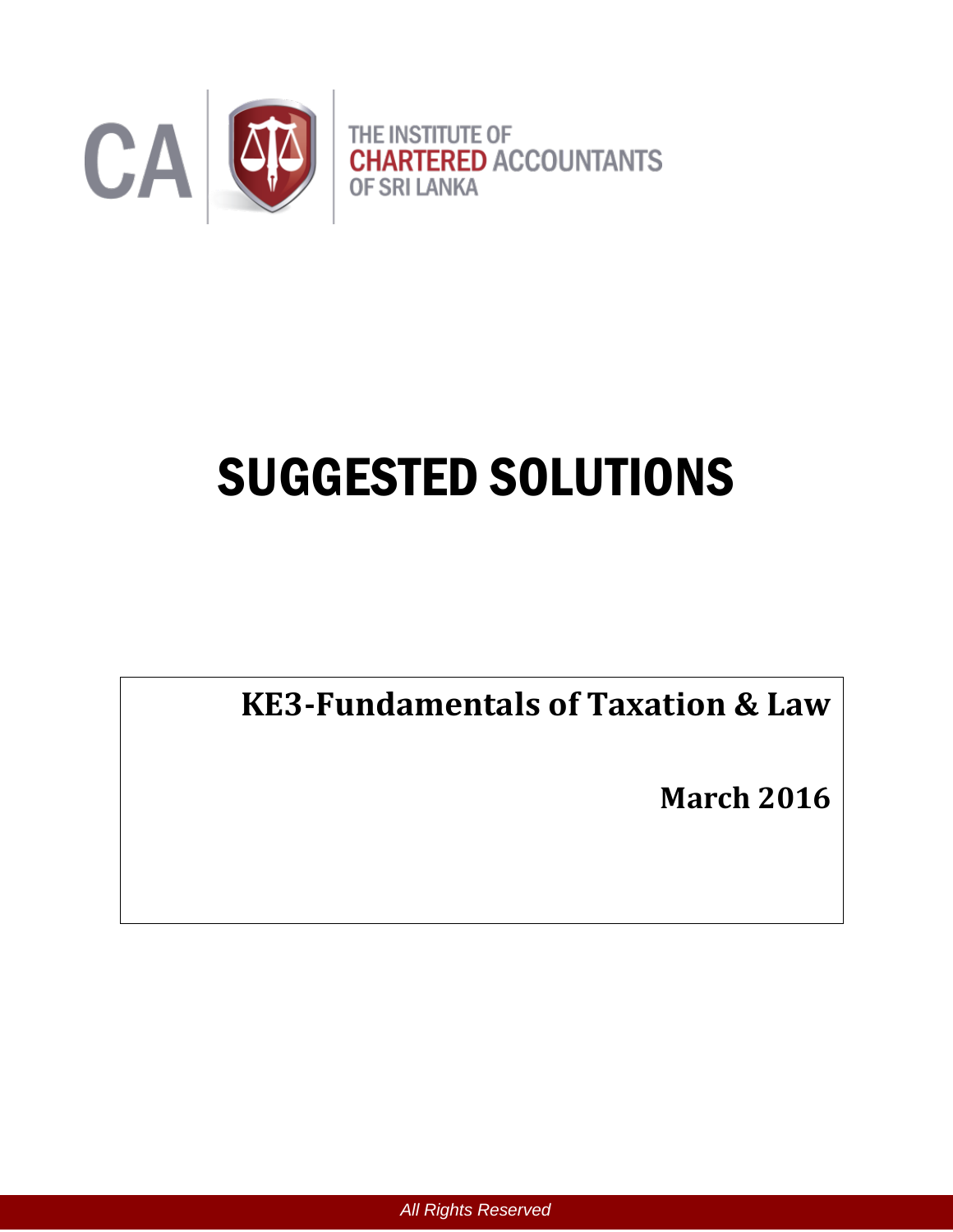# **Part A**

# **Taxation**

# **SECTION 01**

#### **Answer 01**

1.1

Learning Outcome/s: 1.1.2. **Correct Answer** A

# 1.2

Learning Outcome/s: 3.1.3 **Correct Answer** C

#### 1.3

Learning Outcome/s: 4.1.1 **Correct Answer** D

## 1.4

| Learning Outcome/s: 4.2.2 |  |
|---------------------------|--|
| <b>Correct Answer B</b>   |  |

#### 1.5

Learning Outcome/s: 5.2.3

**Correct Answer** D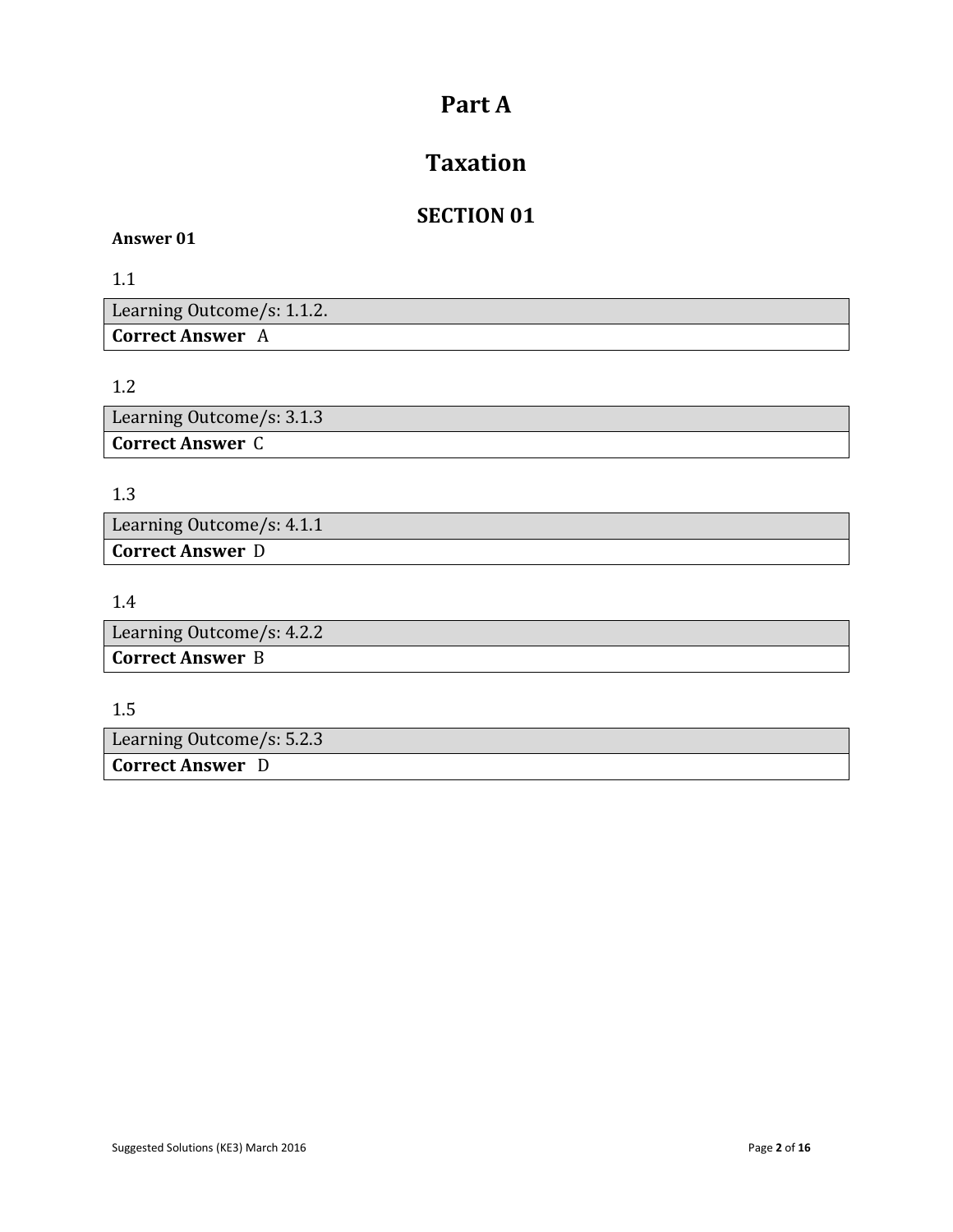## 2.1

Learning Outcome/s: 2.1.2 Within the meaning of the Inland Revenue Act, in addition to an individual it includes a company, body of person or any government.

#### 2.2

| Learning Outcome/s: 3.1.2                                       |           |  |
|-----------------------------------------------------------------|-----------|--|
| Income from Trade                                               | 1,800,000 |  |
| Interest Income – Gross $(45,000/90*100)$                       | 50,000    |  |
| <b>Total Statutory Income</b>                                   | 1,850,000 |  |
| Dividends received – does not form part of the Statutory Income |           |  |

#### 2.3

| Learning Outcome/s: 3.1.4                            |                                                                  |  |
|------------------------------------------------------|------------------------------------------------------------------|--|
| Tax on taxable income<br>Tax on dividend distributed | $456,000 \times 12\% = 54,720$<br>$100,000 \times 10\% = 10,000$ |  |
|                                                      | 64,720                                                           |  |

#### 2.4

| Learning Outcome/s: 4.4.3                                  |
|------------------------------------------------------------|
| $\bullet$ Excess tax paid can be claimed as a refund,      |
| (i) by the return itself, or                               |
| Within three years from the end of the year of assessment. |
| (ii) by submitting an amendment return or                  |
| (iii) by separate request in writing                       |

## 2.5

| Learning Outcome/s: 5.1.2 |                   |                     |  |
|---------------------------|-------------------|---------------------|--|
| Output tax                | 234,000,000 x 11% | 25,740,000          |  |
| Input Tax                 |                   |                     |  |
| On local supplies         | 10,545,000        |                     |  |
| On Motor car              | (327,000)         |                     |  |
|                           |                   | <u>(10,218,000)</u> |  |
| <b>VAT Payable</b>        |                   | 15,522,000          |  |
|                           |                   |                     |  |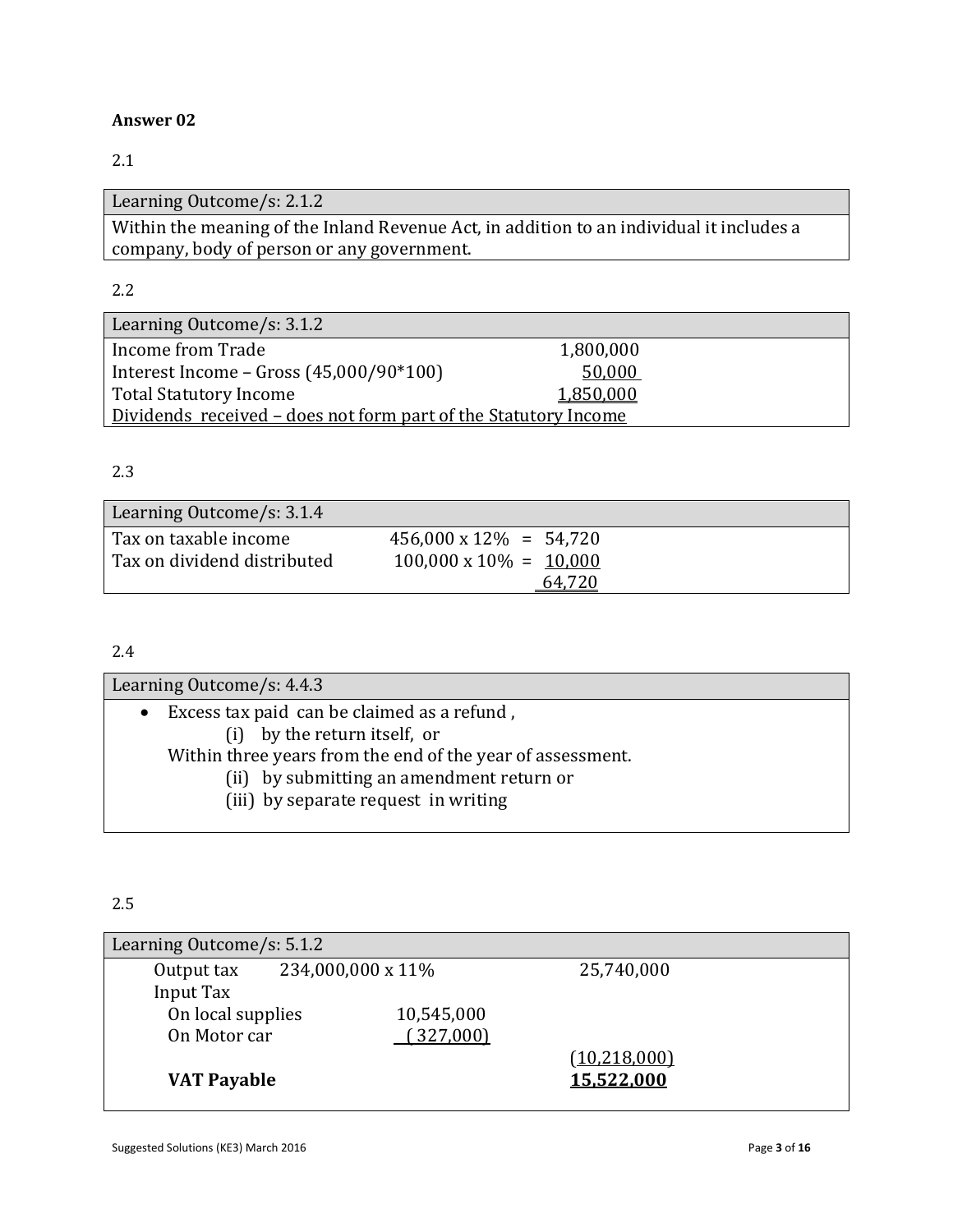# **SECTION 2**

**Gomes**

#### **Answer 03**

 $\Gamma$ 

Relevant Learning Outcome/s:

2.2 Statutory income from sources of profits & income listed in the Inland Revenue Act

2.3 Total statutory income, assessable income and taxable income

2.4 Gross income tax and balance tax payable

|                                                                                | <b>Computation of Income Tax Liability</b><br>For the Year of Assessment 2014/15 |                                 |              |
|--------------------------------------------------------------------------------|----------------------------------------------------------------------------------|---------------------------------|--------------|
|                                                                                |                                                                                  | Rs.                             | Rs.          |
| <b>Employment Income</b>                                                       |                                                                                  |                                 |              |
| <b>Gross Salary</b>                                                            | 165,000 x 12                                                                     | 1,980,000                       |              |
| Bonus received during the Y/A 2014/15                                          |                                                                                  | 200,000                         |              |
| Vehicle Allowance - Exempted up to 50,000                                      | 540,000<br>600,000                                                               | Exempt                          |              |
| <b>Employers contribution to Provident Fund</b>                                |                                                                                  | Not Taxable                     |              |
| Income as Bank Employee                                                        |                                                                                  |                                 | 2,180,000    |
| <b>Director's Fee</b>                                                          |                                                                                  |                                 |              |
| If total monthly remuneration is above<br>Rs.<br>25,000/- tax rate will be 16% |                                                                                  |                                 |              |
| Net fees                                                                       |                                                                                  | 630,000                         |              |
| Tax deducted at 16%                                                            | 630,000/84*16                                                                    | 120,000                         |              |
| Gross fees                                                                     |                                                                                  | 750,000                         | 750,000      |
| <b>Total Employment Income</b>                                                 |                                                                                  |                                 | 2,930,000    |
| <b>Income from Property</b>                                                    |                                                                                  |                                 |              |
| Rented House                                                                   |                                                                                  |                                 |              |
| <b>Gross Rent</b>                                                              | 80,000 x 8                                                                       | 640,000                         |              |
| Rates paid                                                                     | 24,000x8/12                                                                      | (16,000)                        |              |
| 25% Repair Allowance<br>Net Rent                                               |                                                                                  | 624,000<br>(156,000)<br>468,000 |              |
| Net Annual Value                                                               |                                                                                  |                                 |              |
| <b>Rating Assessment</b><br>120,000                                            |                                                                                  |                                 |              |
| 25% Repair Allowances<br>30,000                                                |                                                                                  |                                 |              |
| Net Annual Value<br>90,000                                                     |                                                                                  |                                 |              |
| NAV for 8 months 90,000x 8/12 is 60,000<br><b>Since Net Rent &gt; NAV</b>      |                                                                                  |                                 |              |
| Rent Income = Net Rent                                                         |                                                                                  |                                 | 468,000      |
| NAV for 4 months 90,000<br>(60,000)<br>30,000                                  |                                                                                  |                                 |              |
| Suggested Solutions (KE3) March 2016                                           |                                                                                  |                                 | Page 4 of 16 |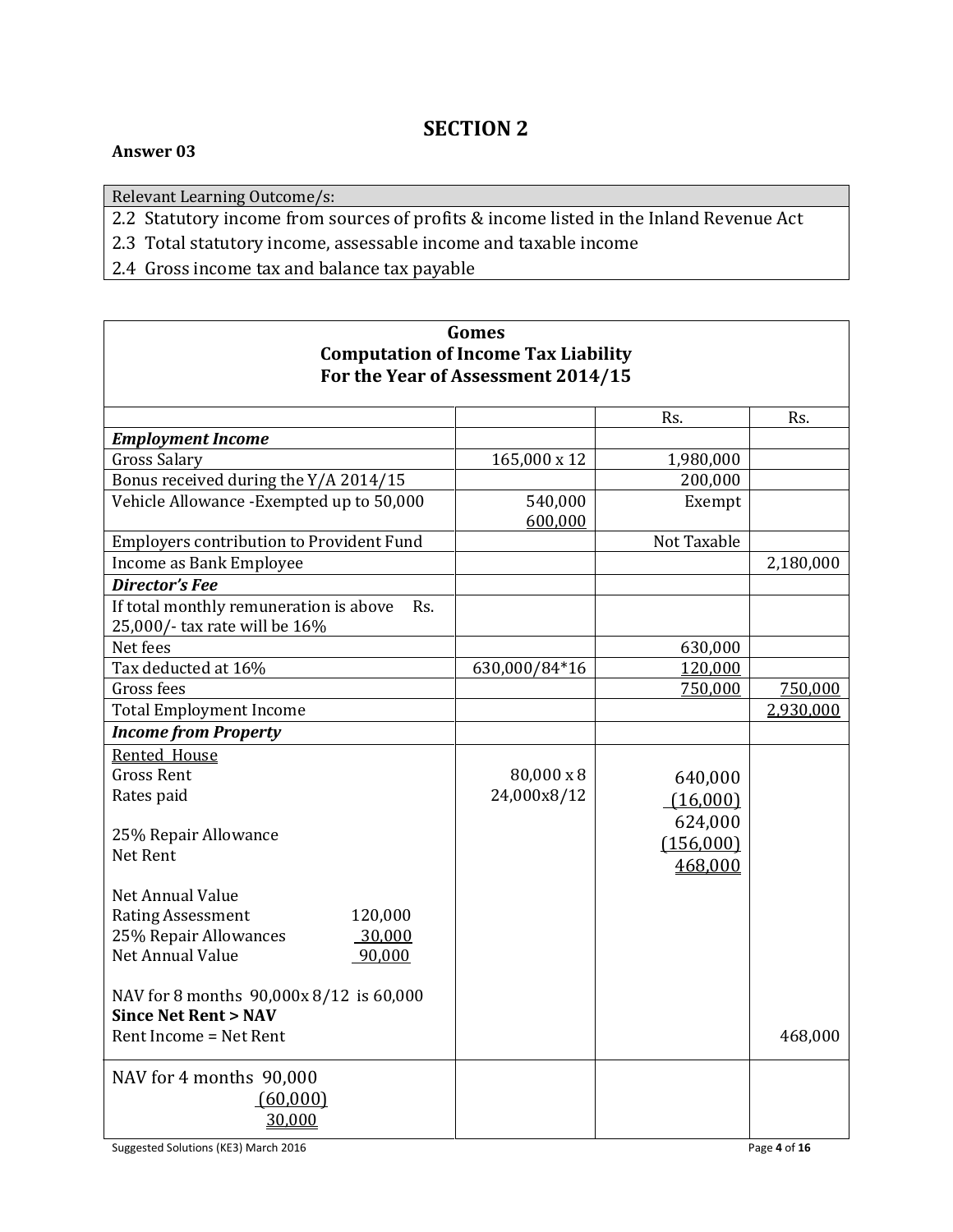| NAV 4 months (occupied by him)<br>NAV of house occupied by parents<br>NAV of one house is exempt from income                |         | 30,000<br>42,000<br>72,000 |                        |
|-----------------------------------------------------------------------------------------------------------------------------|---------|----------------------------|------------------------|
| tax.<br>Since the higher NAV is relating to the house<br>occupied by parents, it has been selected for<br>exemption         |         | (42,000)                   | 30,000                 |
| <b>Profit from business</b>                                                                                                 | Note 1  |                            | 712,940                |
| <b>Dividend-</b> does not form part of the statutory<br>income                                                              |         |                            |                        |
| Profit from sale of shares exempt                                                                                           |         |                            |                        |
| Salary paid to wife                                                                                                         |         |                            | 145,000                |
| <b>Total Statutory Income</b>                                                                                               |         |                            | 4,285,940              |
| Less: Deductions under Section 32                                                                                           |         |                            |                        |
| Interest paid on housing loan                                                                                               |         |                            | 235,000                |
| <b>Assessable Income</b>                                                                                                    |         |                            | 4,050,940              |
| Less: Tax Free Allowance                                                                                                    |         |                            | (500,000)              |
| Less: Qualifying payments<br>On Employment Income                                                                           |         | 100,000                    |                        |
| Repayment of capital<br>Since he is a professional and exercising<br>duties as a professional<br>Maximum claim limited to   | 750,000 | 600,000                    |                        |
| Life Insurance premium                                                                                                      | 54,000  |                            |                        |
| Donation to approved charity                                                                                                | 25,000  |                            |                        |
| $\overline{1/3}$ of the Assessable income or 75,000<br>whichever is lower<br>Limited to Rs. 75,000<br><b>Taxable Income</b> | 79,000  | 75,000                     | (775,000)<br>2,775,940 |
|                                                                                                                             |         |                            |                        |

| <b>Computation of Income tax liability</b>                |        |         |         |
|-----------------------------------------------------------|--------|---------|---------|
| On First 500,000/-                                        | $@4\%$ | 20,000  |         |
| On Next 500,000/-                                         | @ 8%   | 40,000  |         |
| On Next 500,000/-                                         | @12%   | 60,000  |         |
| On Next 500,000/-                                         | @16%   | 80,000  |         |
| Balance 775,940/- (max tax rate on employment income of a | @16%   | 124,150 | 324,150 |
| 'Professional' is 16%)                                    |        |         |         |
| Less:                                                     |        |         |         |
| Self-Assessment tax paid for the year                     |        |         | 25,000  |
| PAYE Tax paid                                             |        | 75,000  |         |
| WHT deducted on Director's fee                            |        | 120,000 |         |
| Balance tax payable                                       |        |         | 104,150 |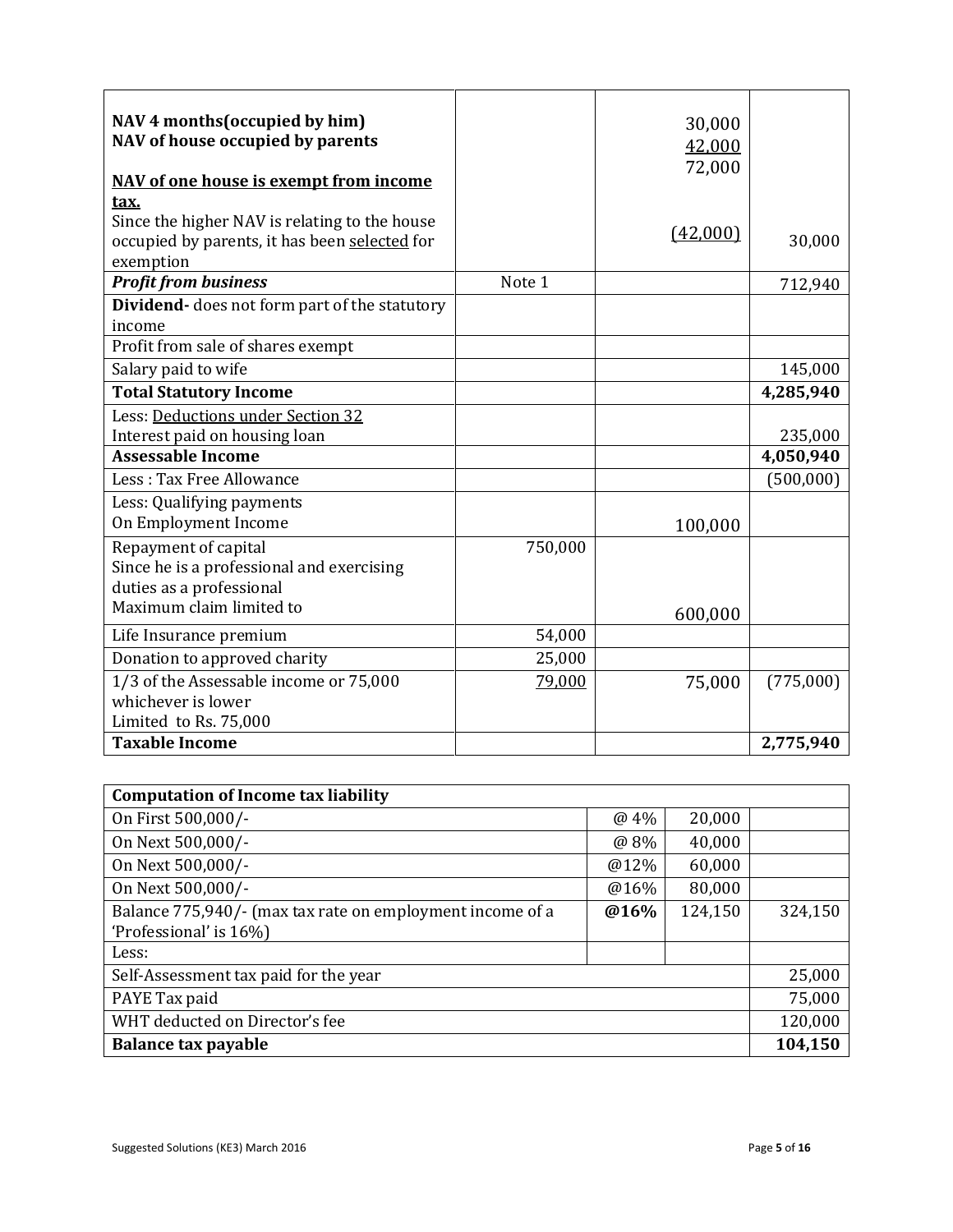**Note 1** – Adjusted Profits from Business

|                                                        | $+$     | ۰. |
|--------------------------------------------------------|---------|----|
| Profit before tax as per accounts                      | 589,510 |    |
| Depreciation - Furniture & Fittings                    | 47,890  |    |
| Depreciation - Computer Equipment                      | 25,650  |    |
| Cap. Allowances - Furniture & Fittings - Fully Claimed |         |    |
| Cap. Allowance - Computer Equipment - Fully Claimed    |         |    |
| VAT paid on Rent - allowed for non-registered person   |         |    |
| Advertising 25 % of Rs.10,000                          | 2,500   |    |
| Salary paid to wife-allowed                            |         |    |
| Lease Interest                                         | 17,400  |    |
| Stamp Duty on lease                                    | 1,740   |    |
| Insurance - personal expenses disallowed               | 12,600  |    |
| Donation to Dansala                                    | 15,000  |    |
| Penalty for EPF                                        | 650     |    |
| <b>Adjusted profit from trade</b>                      | 712,940 |    |

**(20 marks)**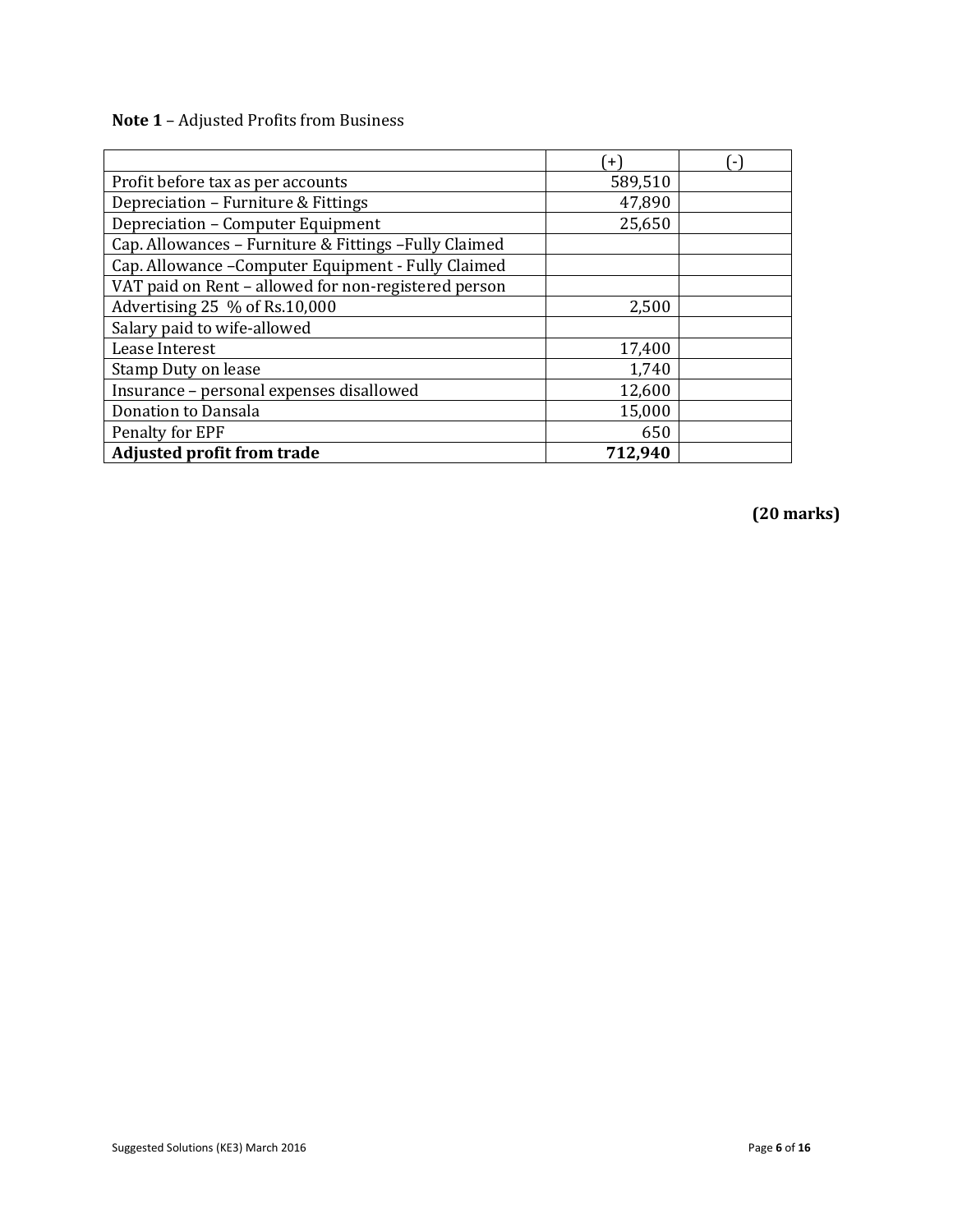# **Part B**

# **Legal Fundamentals**

# **SECTION 01**

#### **Answer 04**

4.1

Relevant Learning Outcome/s: **-** 1.4.1

## **Correct Answer: B**

The rest of the legislative enactments are not applicable.

#### 4.2

Relevant Learning Outcome/s: - 4.1.1 **Correct Answer: C** This is correct, as the drawee signing on the bill is a mandatory requirement for accepting a bill.

## 4.3

Relevant Learning Outcome/s: 3.3.1 **Correct Answer: A** This statement is incorrect, as the property in the goods will pass to the buyer at the time the contract is made.

#### 4.4

Relevant Learning Outcome/s 8.2.1 **Correct Answer: D** 

All the other offences are listed in the Act.

#### 4.5

Relevant Learning Outcome/s: 6.3 **Correct Answer : B** 

The lessor can recover possession without obtaining a court order. The procedure of which is detailed in the Act.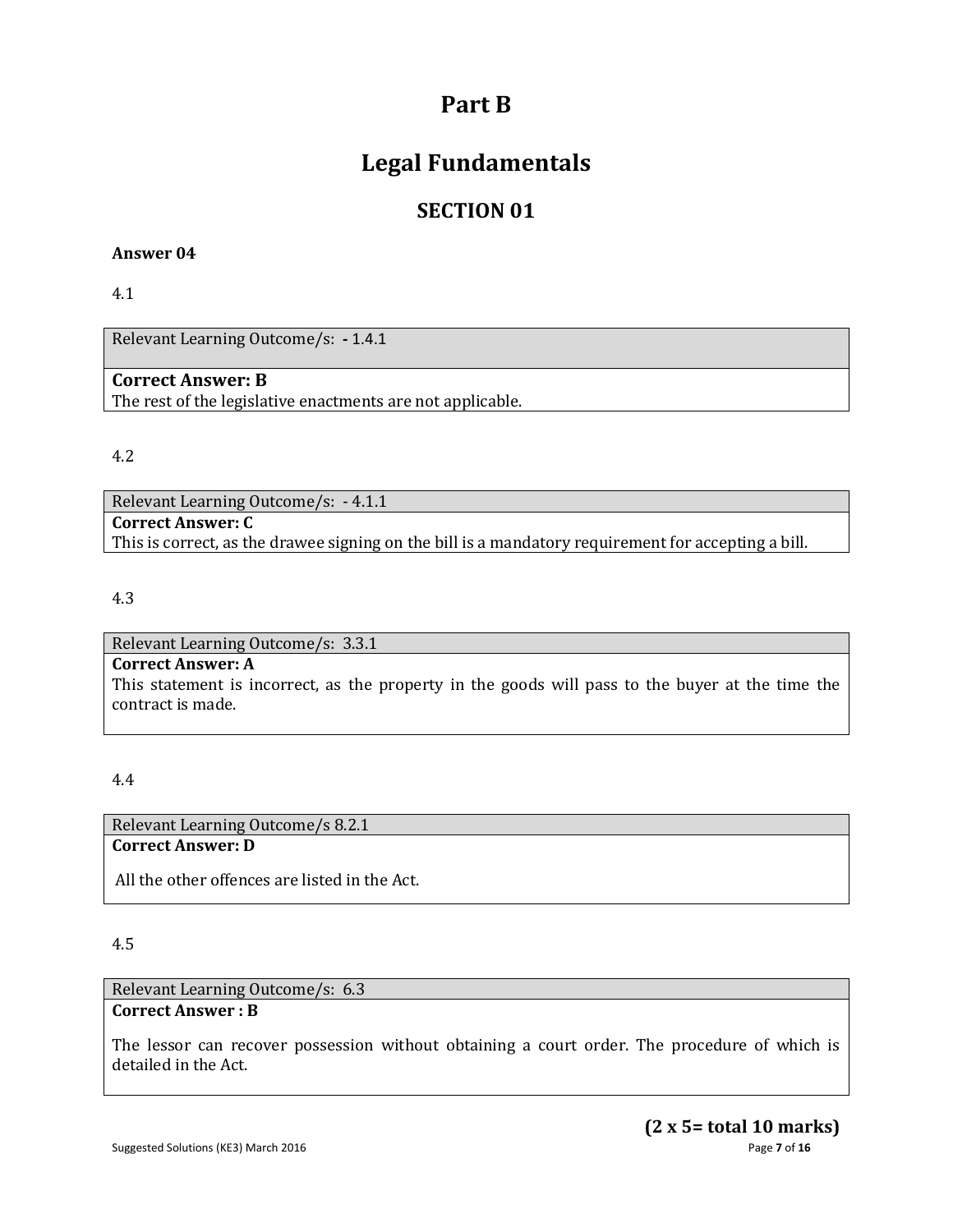5.1

Relevant Learning Outcome/s: 1.2.1

(i) Generally in a civil case, the person who files the complaint is called a plaintiff, and the person being sued is called the defendant.. This is applicable in a case, which follows the regular procedure as per the Civil Procedure Code.

But there can be specific instances, such as in a summary procedure under the Civil Procedure Code, where the plaintiff is known as the petitioner; and the defendant is known as the respondent.

(ii) The burden of proving the case of the plaintiff, is based on the "balance of probability".

5.2

Relevant Learning Outcome/s: 2.6.1

In relation to initiating an action against a breach of a written contract, the Prescription Ordinance lays down a time frame of six years from the date of the breach occurring within which the aggrieved party, can initiate legal action.

But if the aggrieved party does not do so within 6 years of the date of the breach occurring, then he will have no further recourse in the eyes of the law for relief against that particular breach.

#### 5.3

Relevant Learning Outcome/s: 8.1.1

The following are the main defenses available for

- (a) Contributory negligence This is where the plaintiff too is at fault due to his own negligence.
- (b) Voluntary assumption of risk This is where the plaintiff knowing the risk involved made a choice to assume the risk.
- (c) Inevitable accident –

This is when the loss results due to an unavoidable accident.

(d) Illegality –

This means that the initial act which caused the injury was illegal, and hence no cause of action can result from an illegal act.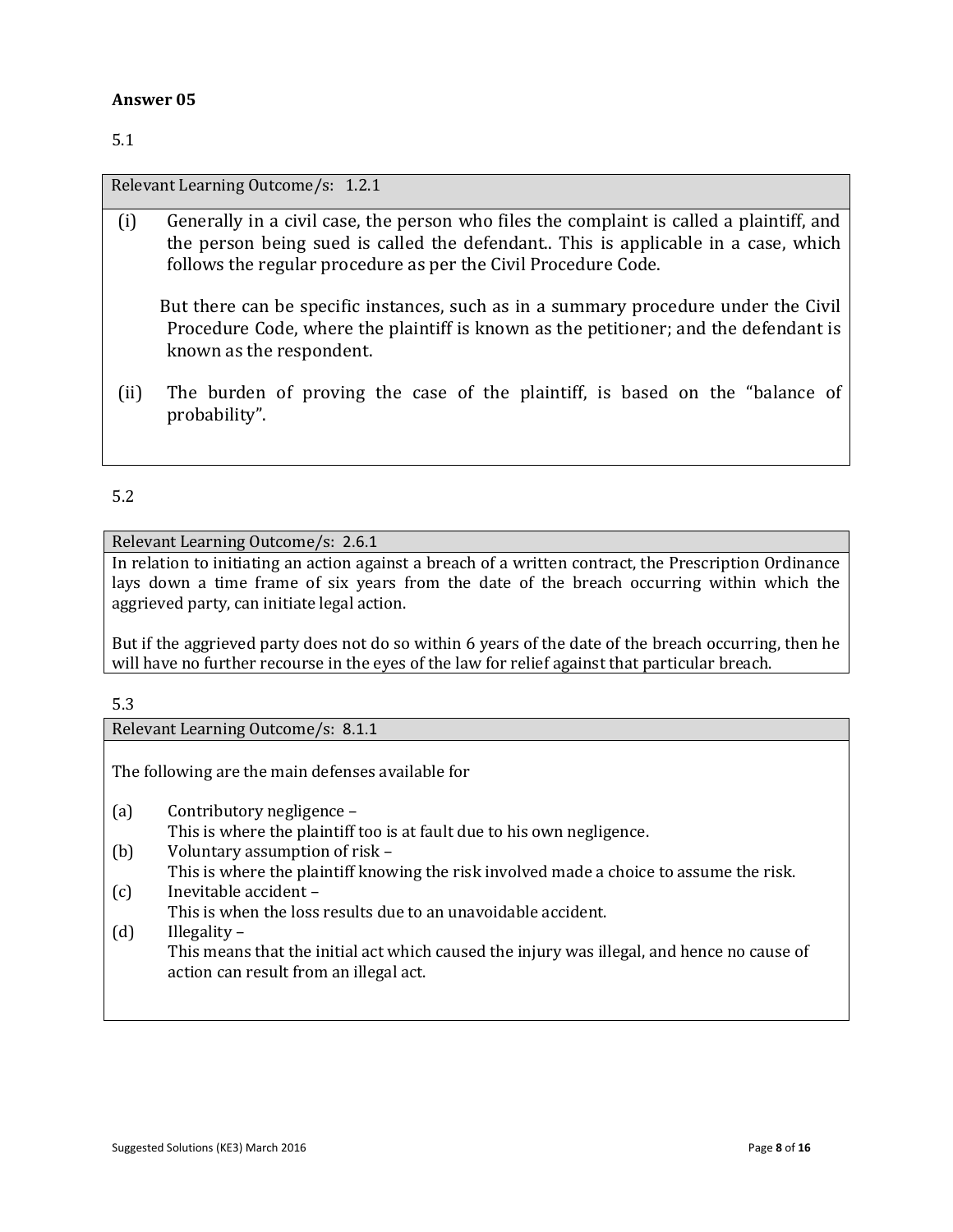#### 5.4

|     | Relevant Learning Outcome/s: 9.1.1                                          |
|-----|-----------------------------------------------------------------------------|
|     | The main types of LCs that are used in international trade are as follows : |
|     |                                                                             |
| (a) | Revocable and unconfirmed letter of credit.                                 |
| (b) | Irrevocable and unconfirmed letter of credit.                               |
| (c) | Irrevocable and confirmed letter of credit.                                 |
| (d) | Transferable letter of credit.                                              |

5.5

Relevant Learning Outcome/s: 3.4.1

A buyer has the following remedies, against a seller who has breached the contract for the sale of goods:

- (a) To initiate action for damages for non-delivery of goods, when the seller has failed to deliver the goods.
- (b) To initiate action in courts, for the specific performance of the contract of sale of goods.
- (c) To initiate action for the recovery of the price of the goods he has already paid the seller, in the event the seller has not delivered the goods to him.
- (d) To initiate action against the seller, for damages for the breach of a warranty in the contract of sale.
- (e) To initiate action against the seller, for damages for the breach of a condition in the contract of sale.

**(4 x 5= total 20 marks)**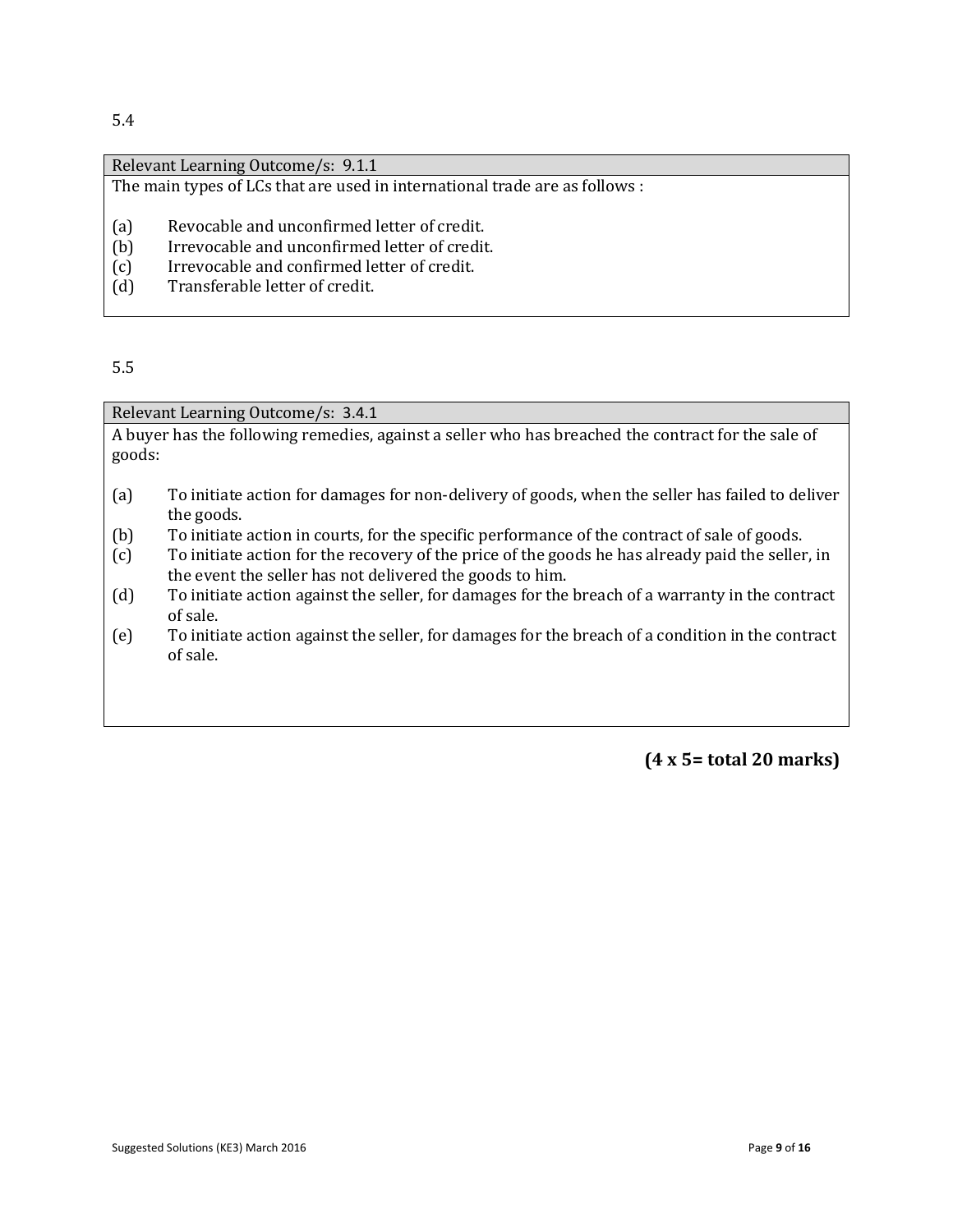Relevant Learning Outcome/s: 2.2.2

#### **Part (a)**

The given scenario falls within a contract made under a mistake.

In the scenario, both Pravin and Marker, made a mutual mistake, as to the identity of the subject matter of the contract which was the ship "Lanka Rani".

As a result no valid contract was formed between Pravin and Markar.

Hence the contract entered into by and between Pravin and Marker, becomes null and void in law.

The facts of the scenario are similar to the facts of the decided case **Raffles vs Wickelhaus** (1864) 2 H and C 906.

 **(5 marks)**

#### **Part (b)**

In the given scenario, one party to the contract, Pravin, enters into the contract on the genuine mistaken belief that he is entering into a contract of a totally different nature.

As Pravin was not negligent in making the endorsement, this contract is not binding on him, and hence is void.

Therefore Pravin is not liable for the endorsement he made on this bill of exchange.

The facts and decision given in the scenario, are similar to the decided case of **Foster vs Mackinnon** (1869) L.R.4 p. 704

**(5 marks)**

**(Total 10 marks)**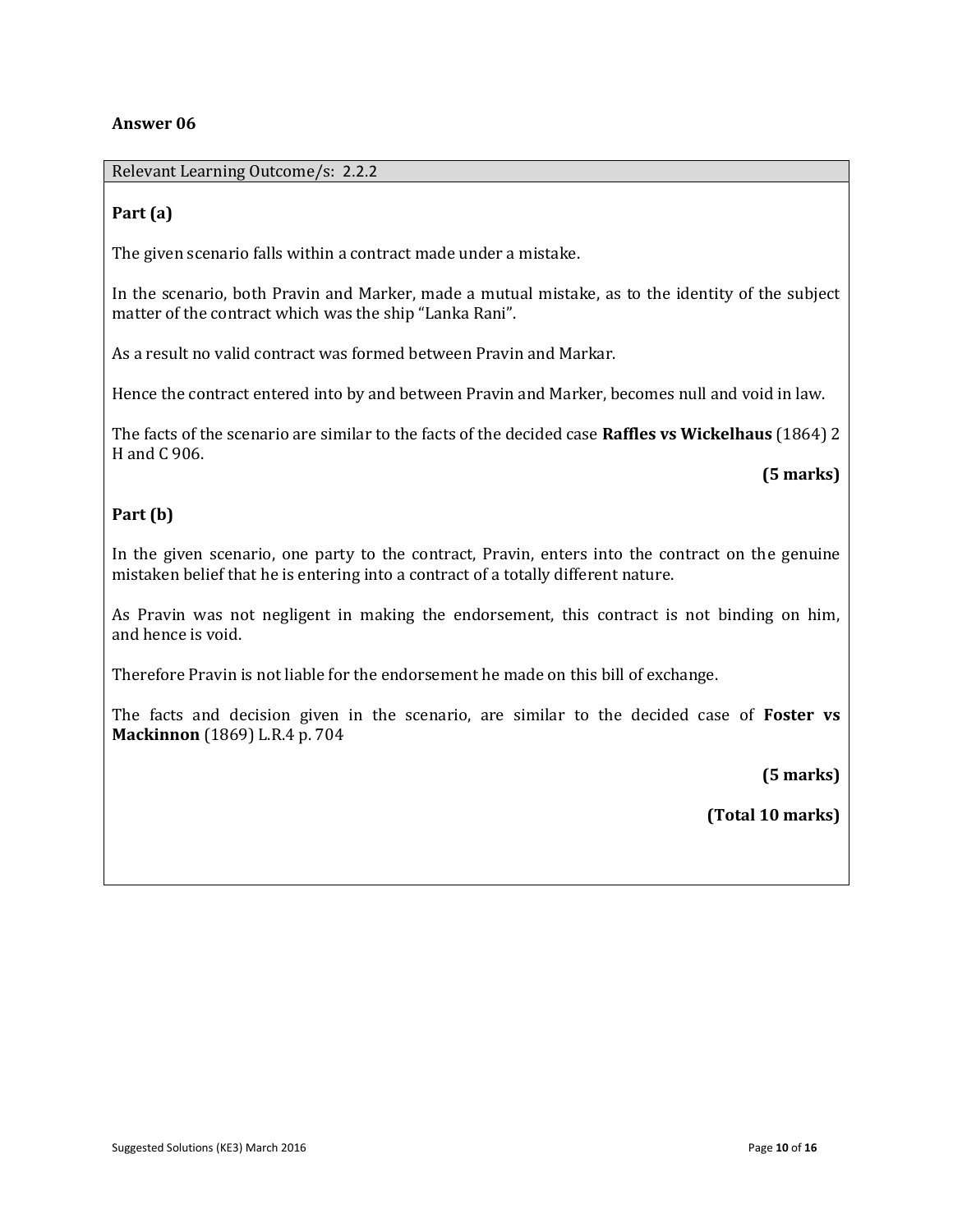# **SECTION 2**

## **Answer 07**

### Relevant Learning Outcome/s: 3.3.1

# **Part (a)**

The Sale of Goods (SOG) Ordinance applies to the sale of movable goods. (2 marks) As land is immovable, the ordinance cannot be applied for the sale of a land (1 mark). Therefore, the question of Kamal bidding or not bidding for his own land, under the Sale of Goods Ordinance is not applicable in this instance (2 mark).

# **(5 marks)**

# **Alternatively,**

The scenario is relating to the sale of a land by an auction, and the question specifically refers to the Sale of Goods (SOG) Ordinance. However "land" does not fall within the definition of "goods" in the Sale of Goods Ordinance.

[But as the study text does not contain the definition of "goods", it seems unfair to expect the students to distinguish whether land falls within the meaning of "goods" as per the SOG Ordinance. Therefore if a student assuming that land is also "goods", has answered correctly, the point whether Kamal can or cannot bid for his own asset, by referring to the rules relating to a "sale by auction" as per the SOG Ordinance, full marks will be given. The suggested answer in that context would be as follows:]

As per the Sale of Goods Ordinance, in a sale by auction the following rules apply :

Unless the seller has given prior notice that he also has a right to bid at the auction, he cannot bid for his own goods.

In the given scenario, there is no evidence to suggest that Kamal has given prior notice of his intention to bid for his land.

Therefore in such a situation, the objection made by Channa and David will be upheld and Kamal will be prevented from bidding for his own land at this auction.

But on the contrary if there is evidence to show that Kamal has given prior notice of his intention to bid for his own land at this auction, then he cannot be prevented from making a bid. Hence, Channa and David's objection will be rejected.

**(5 marks)**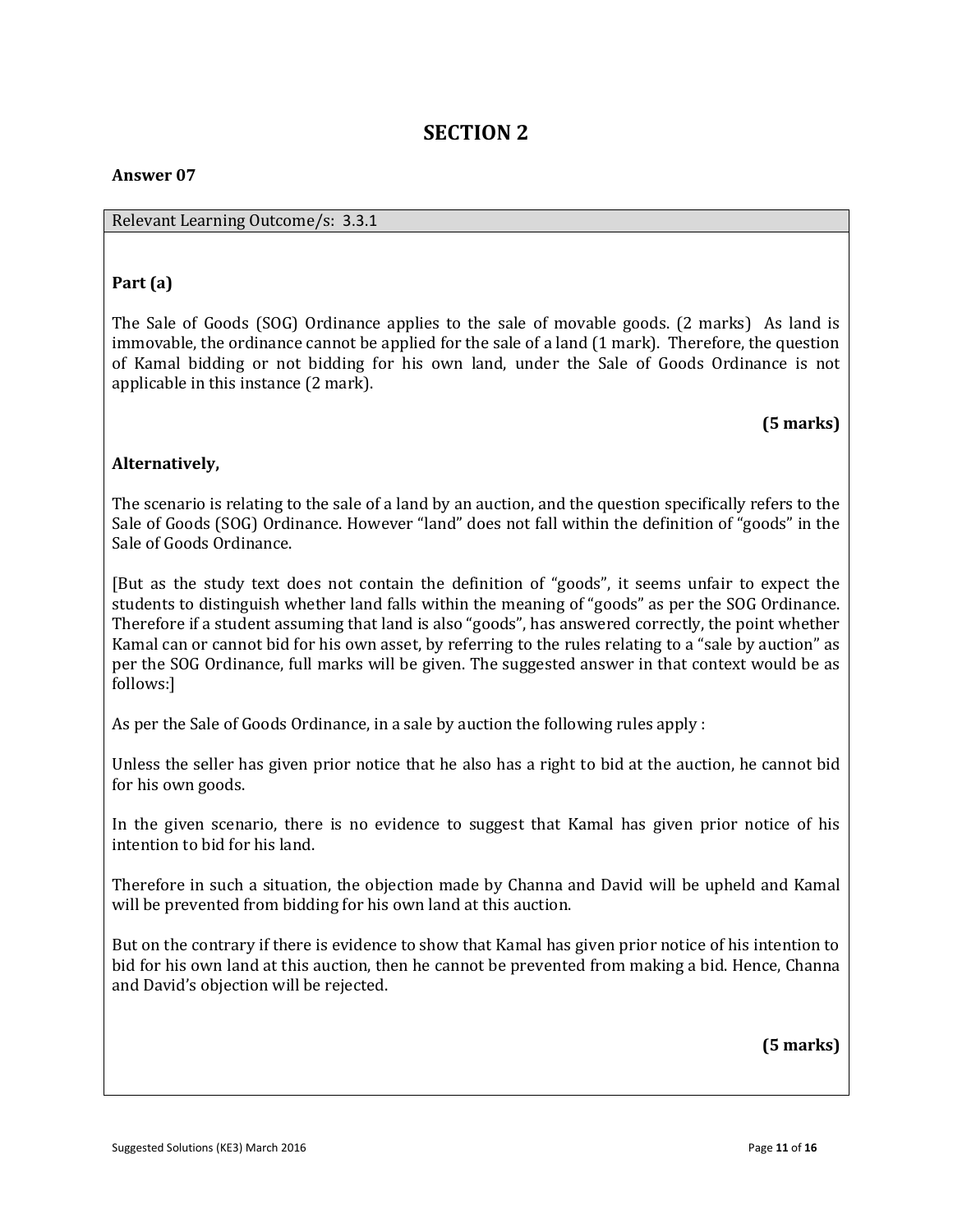Relevant Learning Outcome/s: 4.3.1

#### **Part (b)**

For Ruwani to be identified as a "holder in due course" under the Bills of Exchange Ordinance (BOE Ordinance), she has to fall within the definition of a "holder in due course".

The definition as per the BOE Ordinance is that, "a holder who has taken a bill, complete and regular on the face of it, before it was overdue, and without notice that it had been previously dishonored (if such was a fact), and in good faith and for fair value and without notice, at the time the bill was negotiated, of any defect in the title of the person who negotiated it."

As per the given facts of the scenario, it could be said as follows :

- The cheque given to Ruwani seemed complete and regular on the face of it.
- There was no indication that it had been previously dishonoured.
- Ruwani deposited the cheque to her bank account, before it had become overdue.
- Ruwani was not aware of any defect in the title of Samanthi to the cheque, before the cheque was given to her.

Therefore from the given facts it could be said reasonably that Ruwani does fall within the definition of a "holder in due course".

**(5 marks)**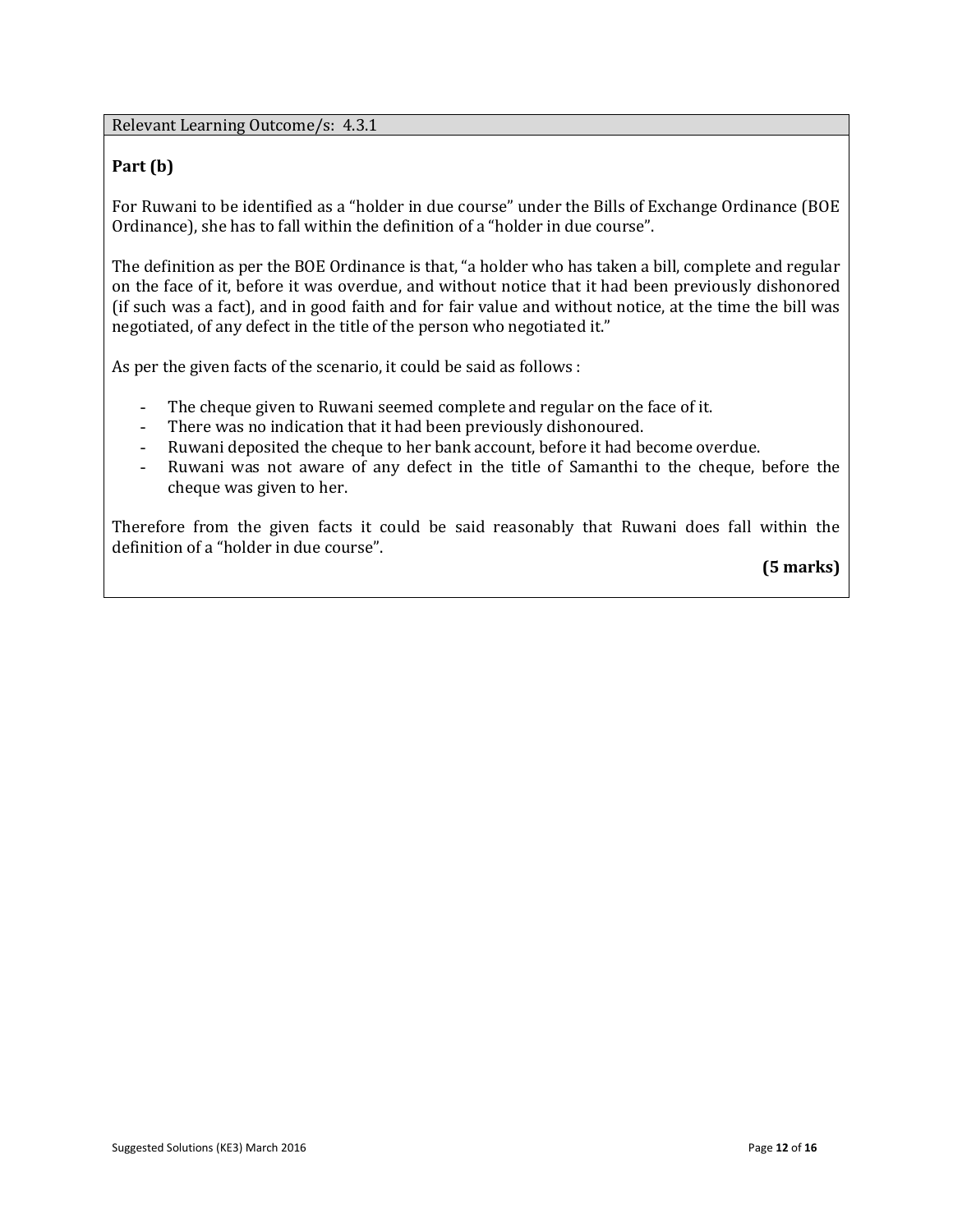Relevant Learning Outcome/s: - 5.1.1

#### **Part (a)**

As per the law of Agency, an agency can be created by necessity.

But the following conditions should be satisfied before an "agency by necessity" is created –

- (a) It must be impossible to get the principal's instructions;
- (b) There must be an actual and definite commercial necessity for the creation of the agency;
- (c) The agent must act in good faith on the interests of all parties

In this scenario the transport company could have easily communicated with Herman as soon as the lorry arrived in Colombo and asked for his instructions on what to do about these vegetables.

But as the transport company did not try to even contact Herman, the first requirement for an agency by necessity (as stated above), has not been complied with.

Therefore even if the other 2 requirements are deemed to have been fulfilled, an agency by necessity has not been created in this instance.

Therefore in the given scenario the transport company is liable to pay damages to Herman. as no agency by necessity has been created.

The facts are similar to the case of **Springer vs G.W.Ry**. (1921) 1 K.B. 257, where a Railway Company was made liable to pay damages to the sender as no agency by necessity was created.

 **(5 marks)**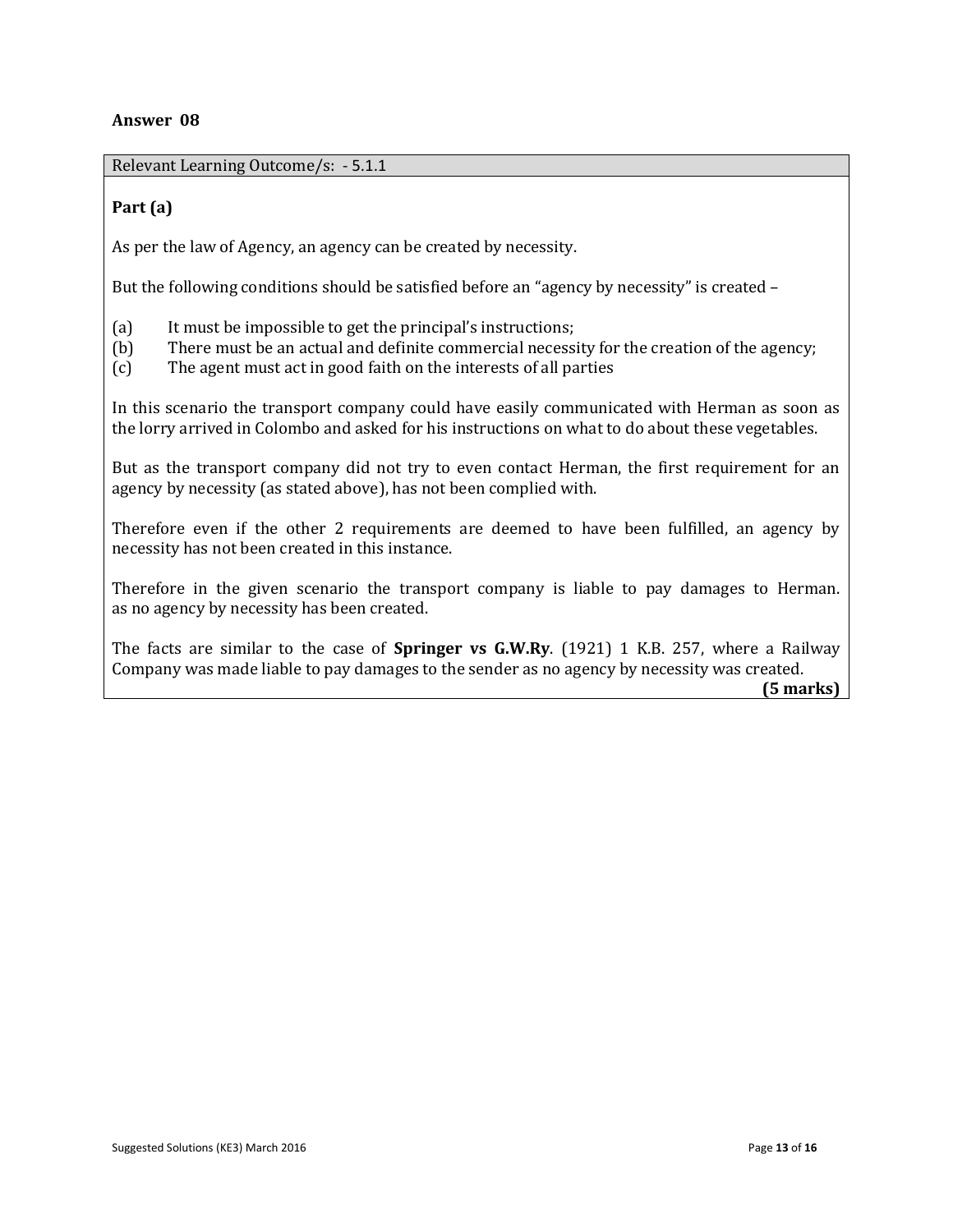Relevant Learning Outcome/s: - 5.7.8

#### **Part (b)**

Nimal and Nimalee can use any of the following methods to dissolve their partnership without referring to such dissolution to a court of law.

- (A) Upon the Expiration of the Term or by giving Notice of Termination, Subject to any agreement between the partners, Nimal and Nimalee, they can dissolve their partnership upon the happening of any of the events given below :
	- (i) If the partnership is entered into for a fixed term, by the expiration of that term.
	- (ii) If the partnership is entered into for a single adventure or undertaking, by the termination of that adventure or undertaking.
	- (iii) If the partnership is entered into for an undefined time, by any partner giving notice of dissolution to the others.

#### (B) Charge :

 If one partner suffers his share to be charged for a separate debt of his, the other partner may dissolve the partnership.

#### (C) Illegality :

 If an event happens which makes it unlawful for the business of the firm to be carried on, the partnership is dissolved.

 **(5 marks)** 

**(Total 10 marks)**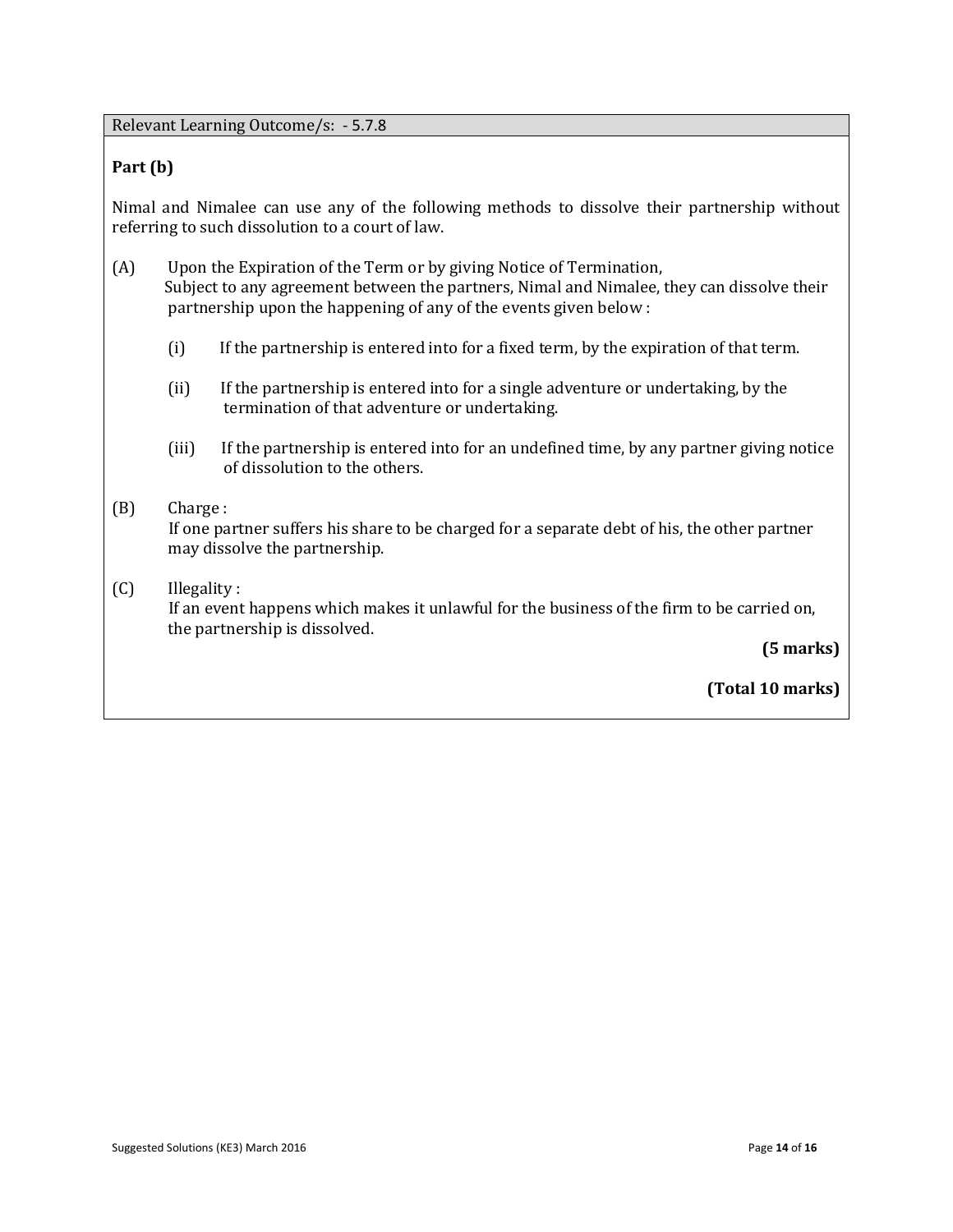#### **Part (a)**

Relevant Learning Outcome/s: 6.1.2 A fire insurance policy covers losses caused by fire. For a fire to be treated as a "fire" under a fire insurance policy, there should be an ignition. In the given scenario ignition is present. Therefore the type of fire which caused the damage to Kanchana's jewellery, is a fire covered under fire insurance. Further this ignition was not caused deliberately, by Kanchana, with the intention of destroying the

jewellery.

Any loss by a fire, even a loss which is caused by the insured's negligence is covered under this type of policy.

Therefore in conclusion it could be said that Kanchana could recover the damages from the Tintan Insurance Company (Pvt) Ltd., under her fire insurance policy.

Similar facts were discussed in the decided case of Harris v Poland (1941) 1 KB 462.

**(5 marks)**

#### **Part (b)**

Relevant Learning Outcome/s: 7.2.1

(i)

As per Part II of the Payment of Gratuity Act, No. 12 of 1983, the following criteria should be satisfied for Jamis to be entitled for gratuity.

- The employer of Jamis, has to have 15 or more workmen, or should have employed 15 or more on any day during the period of 12 months immediately proceeding the termination of services of a workman.
- $\blacksquare$  Jamis should have completed not less than 5 years of service under that particular employer.

(ii)

Jamis's gratuity entitlement is calculated on the following basis:

As Jamis is a monthly salaried employee, his gratuity entitlement would be as follows :

#### GRATUITY

 $=$  ½  $\times$  (salary drawn for last month of employment)  $\times$  no. of completed years of service

 $= 1/2 * 30,000 * 6$ 

 $=$  Rs. 90,000

**(5 marks)**

**(Total 10 marks)**